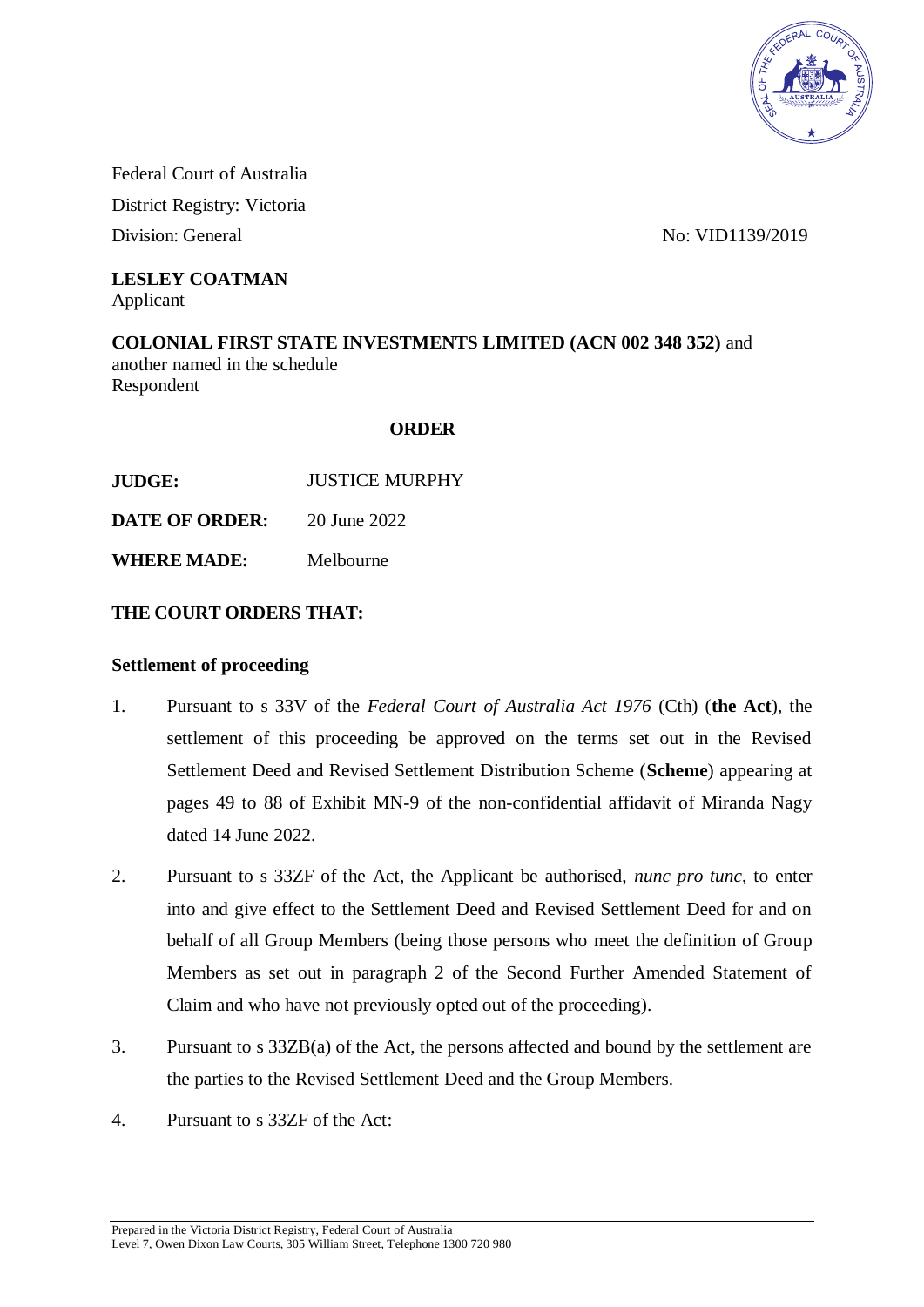

- (a) Maurice Blackburn Pty Ltd is appointed as Settlement Administrator (as defined in cl 1 of the Scheme);
- (b) the First and Third Respondents are each appointed as Settlement Distributor (as defined in cl 1 of the Scheme); and
- (c) Joseph Robert Desoisa of Ernst & Young is appointed as Expert Consultant (as defined in cl 2(c) of the Scheme);

and each is to act in accordance with the Scheme, subject to any direction of the Court.

- 5. The Settlement Administrator and Settlement Distributor have liberty to apply in relation to any matter arising under the Scheme.
- 6. The Settlement Administrator is within 20 business days of the final payment to the Group Members to apply to the Court for orders dismissing the Proceeding (**Final Orders**).

### **Costs**

- 7. Pursuant to ss 33V(2) and/or 33ZF of the Act, the Applicant's costs of the proceeding and the costs of the Settlement Administrator be approved in the amount of \$14,441,718.76, such amount being comprised of:
	- (a) the amount of \$14,363,530.76 for the Applicant's costs of the proceedings to the present date (including the costs of the report dated 30 May 2022 of Kerrie Rosati, the Court appointed costs referee); and
	- (b) the amount of \$78,188 for the costs of Maurice Blackburn Pty Ltd in acting as the Settlement Administrator.
- 8. All previous costs orders made in the proceeding prior to the date of these orders be vacated with effect from the date on which the Final Orders are made.

## **Reimbursement payment to Representative Applicant**

9. Pursuant to ss 33V(2) and/or 33ZF of the Act, the amount of \$25,000 be approved as reasonable to be paid to the Applicant for her time and efforts providing instructions on behalf of the Group Members.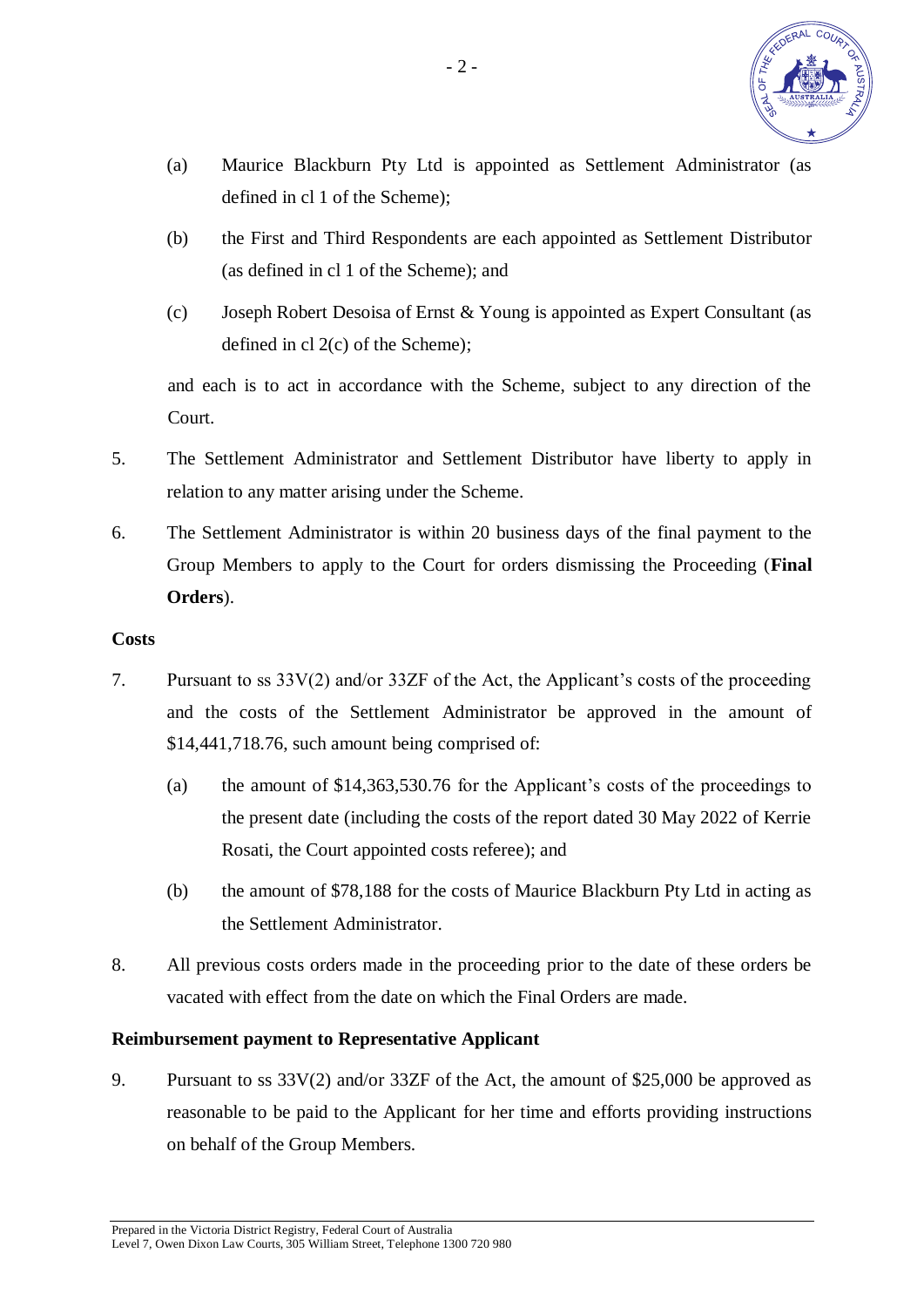

## **Confidentiality**

- 10. Pursuant to s 37AI of the Act, on an interim basis until a hearing on a date to be fixed, the confidential affidavit of Miranda Nagy dated 14 June 2022 (**Nagy Confidential Affidavit**) including Exhibit MN-10, and the report (including any annexures, exhibits or appendices) of the independent costs referee Kerrie Rosati dated 30 May 2022 (**the Costs Report**), shall not be published or disclosed without prior leave of the Court to any person other than:
	- (a) the Court;
	- (b) the Applicant;
	- (c) the Applicant's legal representatives; and
	- (d) in relation to the Costs Report only, any Group Member in accordance with order 12 of the order of Justice Murphy dated 29 April 2022.

Date that entry is stamped: 20 June 2022

Sia Longos

Prepared in the Victoria District Registry, Federal Court of Australia Level 7, Owen Dixon Law Courts, 305 William Street, Telephone 1300 720 980